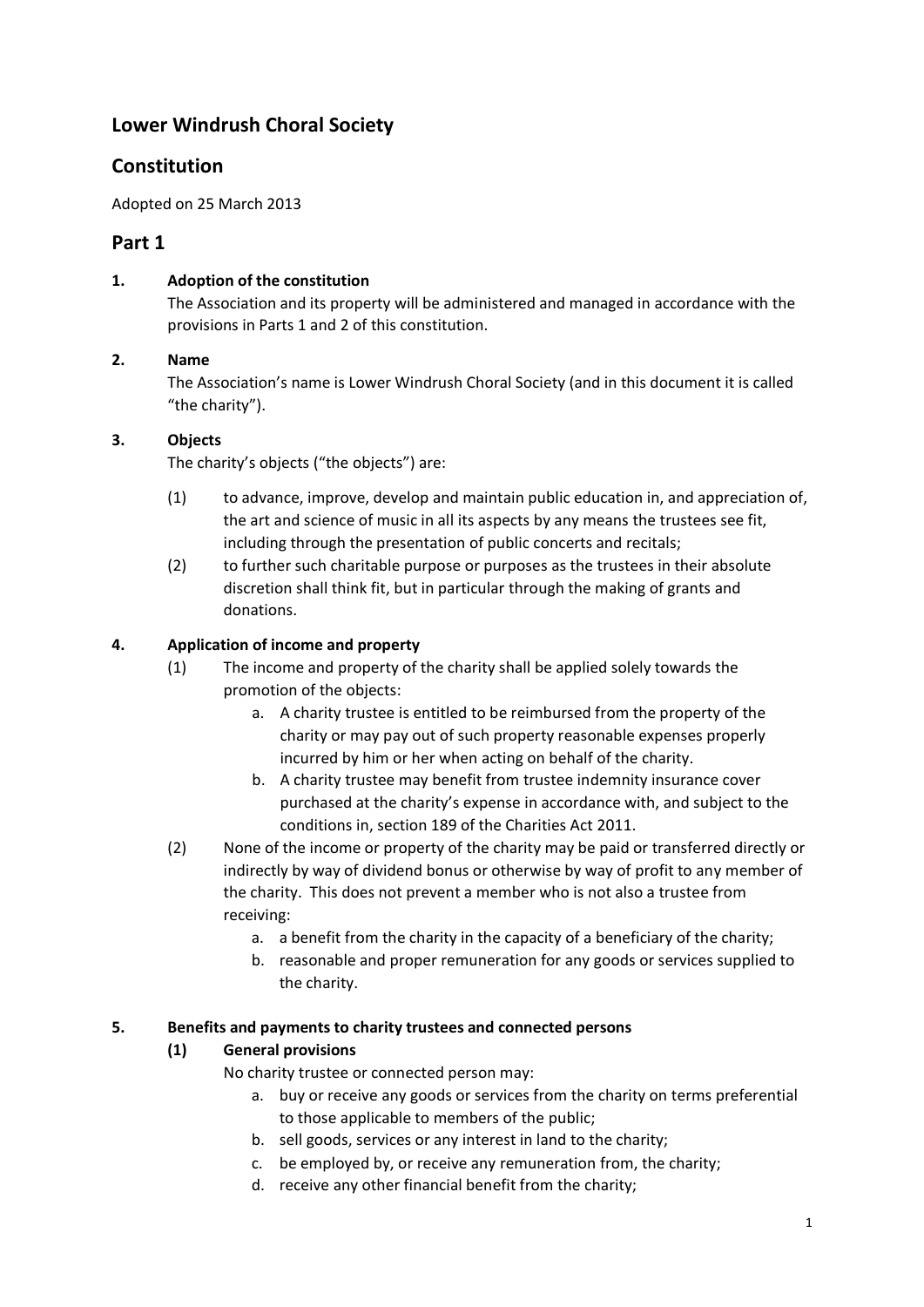unless the payment is permitted by sub-clause (2) of this clause or authorised by the court or the Charity Commission ("the Commission"). In this clause, a "financial benefit" means a benefit, direct or indirect, which is either money or has a monetary value.

#### **(2) Scope and powers permitting trustees' or connected persons' benefits**

- a. A charity trustee or connected person may receive a benefit from the charity in the capacity of a beneficiary of the charity provided that a majority of the trustees do not benefit in this way.
- b. A charity trustee or connected person may enter into a contract for the supply of services, or of goods that are supplied in connection with the provision of services, to the charity where that is permitted in accordance with, and subject to the conditions in, section 185 of the Charities Act 2011.
- c. Subject to sub-clause (3) of this clause a charity trustee or connected person may provide the charity with goods that are not supplied in connection with services provided to the charity by the charity trustee or connected person.
- d. A charity trustee or connected person may receive interest on money lent to the charity at a reasonable and proper rate which must be not more than the Bank of England bank rate (also known as the base rate).
- e. A charity trustee or connected person may receive rent for premises let by the trustee or connected person to the charity. The amount of the rent and the other terms of the lease must be reasonable and proper. The charity trustee concerned must withdraw from any meeting at which such a proposal or the rent or other terms of the lease are under discussion.
- f. A charity trustee or connected person may take part in the normal trading and fundraising activities of the charity on the same terms as members of the public.

#### **(3) Payment for supply of goods only – controls**

The charity and its charity trustees may only rely upon the authority provided by sub-clause 2(c) of this clause if each of the following conditions is satisfied:

- a. The amount or maximum amount of the payment for the goods is set out in an agreement in writing between the charity and the charity trustee or connected person supplying the goods ("the supplier") under which the supplier is to supply the goods in question to or on behalf of the charity.
- b. The amount or maximum amount of the payment for the goods does not exceed what is reasonable in the circumstances for the supply of the goods in question.
- c. The other charity trustees are satisfied that it is in the best interests of the charity to contract with the supplier rather than with someone who is not a charity trustee or connected person. In reaching that decision the charity trustees must balance the advantage of contracting with a charity trustee or connected person against the disadvantages of doing so.
- d. The supplier is absent from the part of any meeting at which there is discussion of the proposal to enter into a contract or arrangement with him or her or it with regard to the supply of goods to the charity.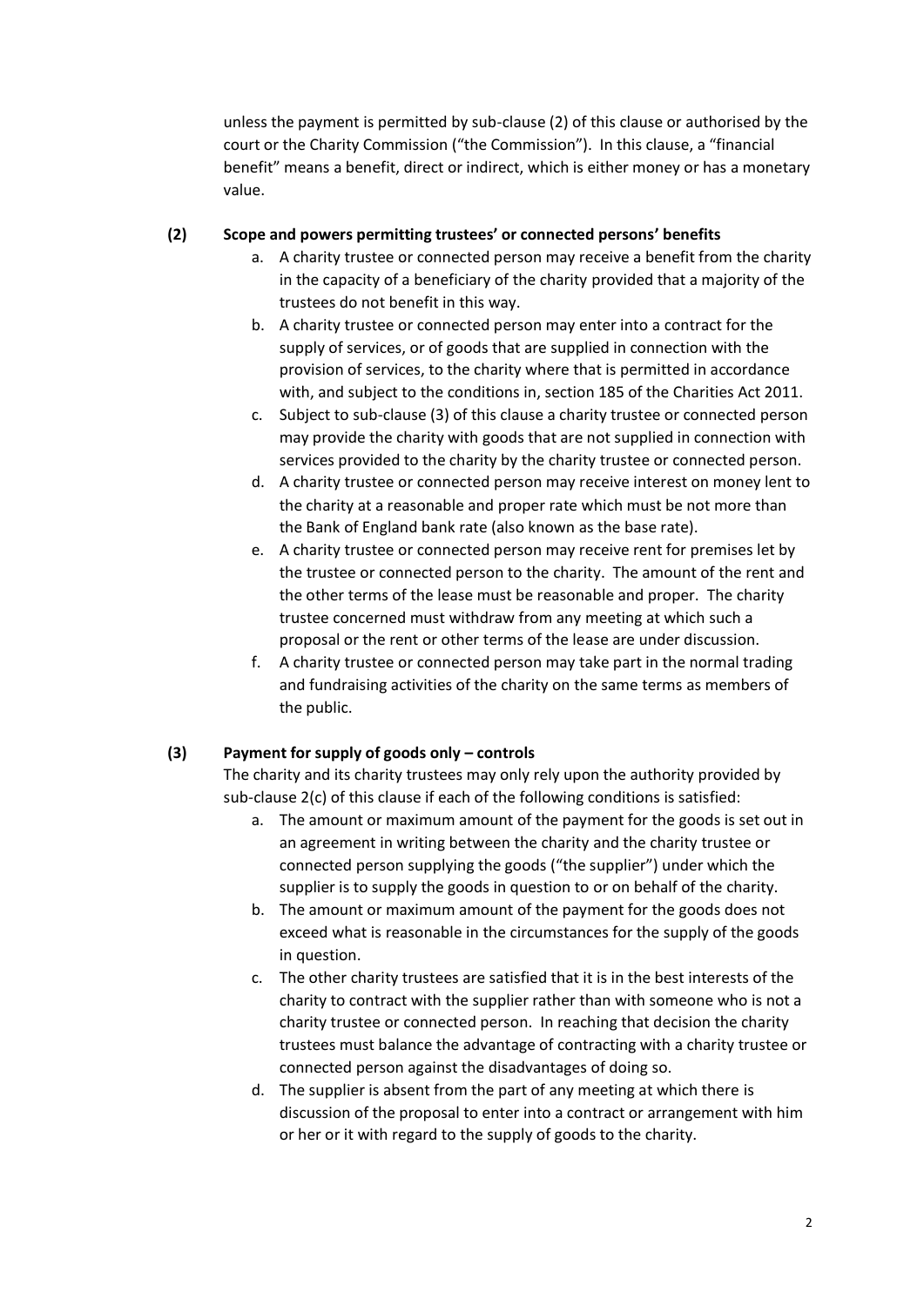- e. The supplier does not vote on any such matter and is not to be counted when calculating whether a quorum of charity trustees is present at the meeting.
- f. The reason for their decision is recorded by the charity trustees in the minute book.
- g. A majority of the charity trustees then in office are not in receipt of remuneration or payments authorised by clause 5.
- (4) In sub-clauses (2) and (3) of this clause:
	- a. "the charity" includes any company in which the charity:
		- i. holds more than 50% of the shares; or
		- ii. controls more than 50% of the voting rights attached to the shares; or
		- iii. has the right to appoint one or more trustees to the board of the company.
	- b. "connected person" includes any person within the definition set out in clause 31 (interpretation).

# **6. Dissolution**

- (1) If the members resolve to dissolve the charity the trustees will remain in office as charity trustees and be responsible for winding up the affairs of the charity in accordance with this clause.
- (2) The trustees must collect in all the assets of the charity and must pay or make provision for all the liabilities of the charity.
- (3) The trustees must apply any remaining property or money
	- a. directly for the objects;
	- b. by transfer to any charity or charities for purposes the same as or similar to the charity;
	- c. in such other manner as the Charity Commission for England and Wales ("the Commission") may approve in writing in advance.
- (4) The members may pass a resolution before or at the same time as the resolution to dissolve the charity specifying the manner in which the trustees are to apply the remaining property or assets of the charity and the trustees must comply with the resolution if it is consistent with paragraphs (a)-(c) inclusive in sub-clause (3) above.
- (5) In no circumstances shall the net assets of the charity be paid to or distributed among the members of the charity (except to a member that is itself a charity).
- (6) The trustees must notify the Commission promptly that the charity has been dissolved. If the trustees are obliged to send the charity's accounts to the Commission for the accounting period which ended before its dissolution, they must send the Commission the charity's final accounts.

# **7. Amendment of constitution**

- (1) The charity may amend any provision contained in Part 1 of this constitution provided that:
	- a. no amendment may be made that would have the effect of making the charity cease to be a charity at law;
	- b. no amendment may be made to alter the objects if the change would undermine or work against the previous objects of the charity;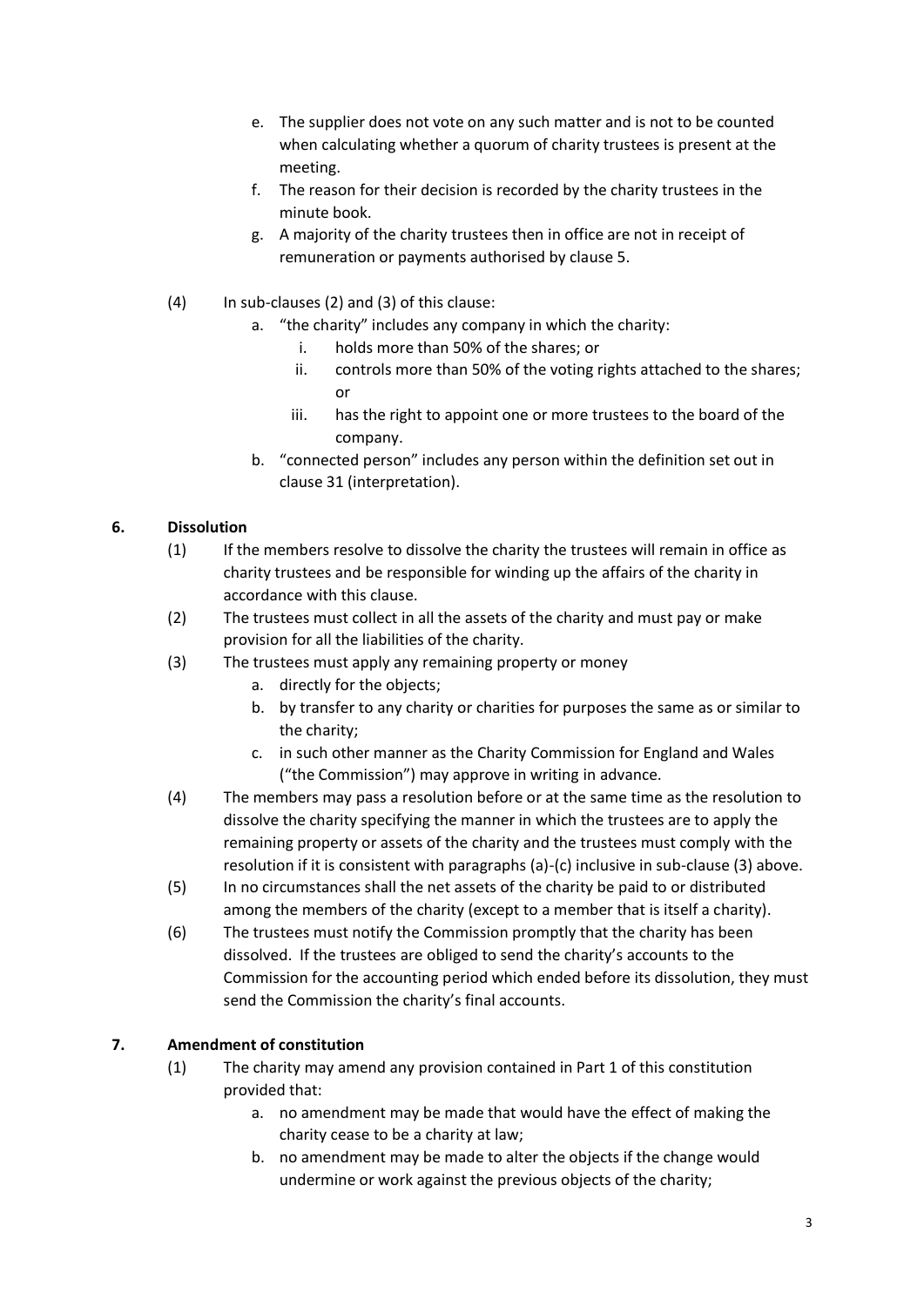- c. no amendment may be made to clauses 4 or 5 without the prior written consent of the Commission;
- d. any resolution to amend a provision of Part 1 of this constitution is passed by not less than two-thirds of the members present and voting at a general meeting.
- (2) Any provision contained in Part 2 of this constitution may be amended, provided that any such amendment is made by resolution passed by a simple majority of the members present and voting at a general meeting.
- (3) A copy of any resolution amending this constitution shall be sent to the Commission within twenty-one days of it being passed.

# **Part 2**

# **8. Membership**

- (1) Membership is open to individuals who are approved by the trustees.
- (2) a. The trustees may only refuse an application for membership if, acting reasonably and properly, they consider it to be in the best interests of the charity to refuse the application.
	- b. The trustees must inform the applicant in writing of the reasons for the refusal within twenty-one days of the decision.
	- c. The trustees must consider any written representations the applicant may make about the decision. The trustees' decision following any written representations must be notified to the applicant in writing but shall be final.
- (3) Membership is not transferrable to anyone else.
- (4) The trustees must keep a register of names and addresses of the members which must be made available to any member upon request.

# **9. Termination of membership**

Membership is terminated if:

- (1) the member dies;
- (2) the member resigns by written notice to the charity unless, after the resignation, there would be less than two members;
- (3) any sum due from the member to the charity is not paid in full within four months of it falling due;
- (4) the member is removed from membership by a resolution of the trustees that it is in the best interests of the charity that his or her membership is terminated. A resolution to remove a member from membership may only be passed if:
	- a. the member has been given at least twenty-one days' notice in writing of the meeting of the trustees at which the resolution will be proposed and the reasons why it is to be proposed;
	- b. the member or, at the option of the member, the member's representative (who need not be a member of the charity) has been allowed to make representations to the meeting.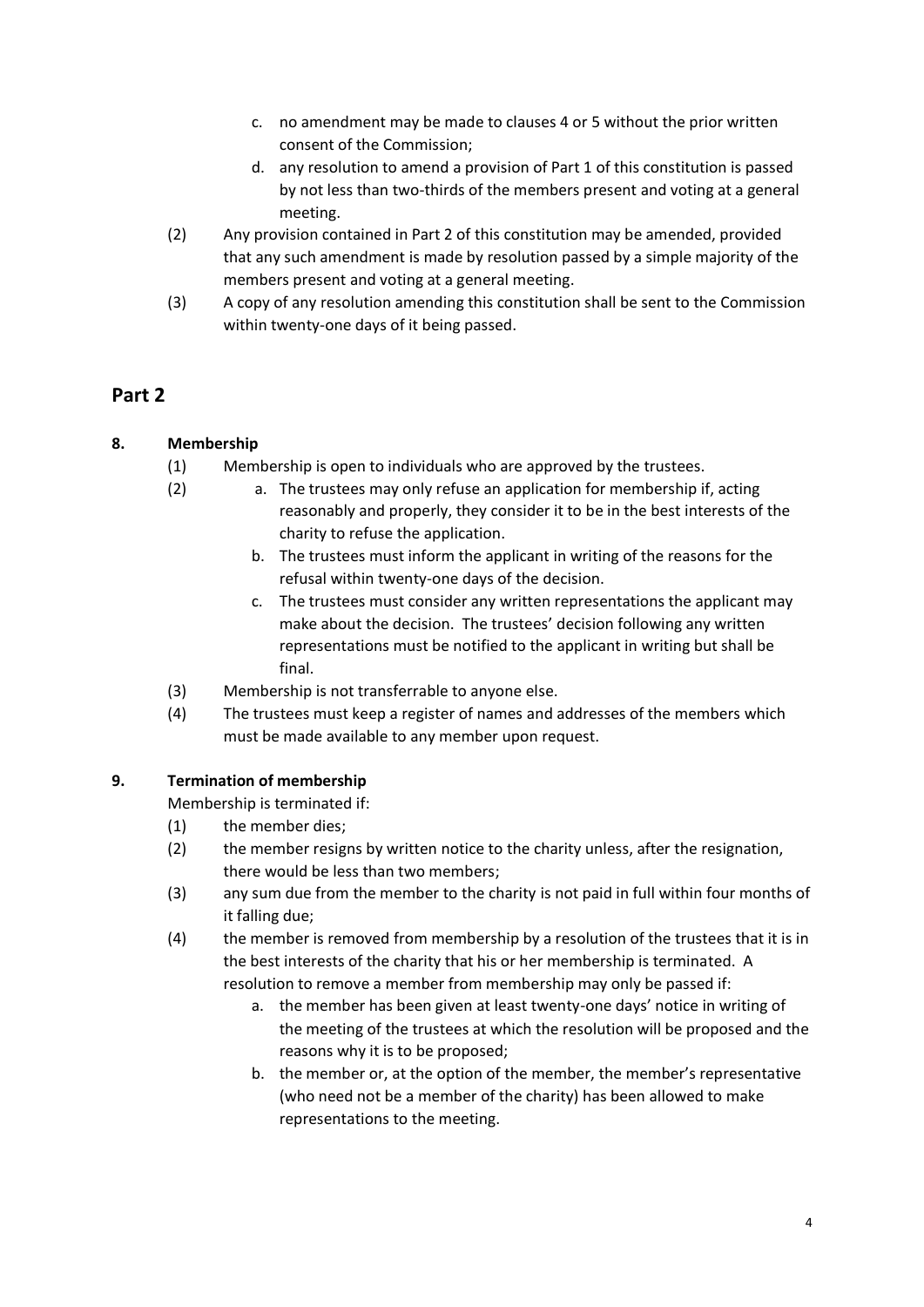#### **10. General meetings**

- (1) The charity must hold a general meeting within twelve months of the date of the adoption of this constitution.
- (2) An annual general meeting must be held in each subsequent year and not more than fifteen months may elapse between successive annual general meetings.
- (3) All general meetings other than annual general meetings shall be called special general meetings.
- (4) The trustees may call a special general meeting at any time.
- (5) The trustees must call a special general meeting if requested to do so in writing by at least ten members or one tenth of the membership, whichever is the greater. The request must state the nature of the business that is to be discussed. If the trustees fail to hold the meeting within twenty-eight days of the request, the members may proceed to call a special general meeting but in doing so they must comply with the provisions of this constitution.

#### **11. Notice**

- (1) The minimum period of notice required to hold any general meeting of the charity is fourteen clear days from the date on which the notice is deemed to have been given.
- (2) A general meeting may be called by shorter notice, if it is so agreed by all the members entitled to attend and vote.
- (3) The notice must specify the date, time and place of the meeting and the general nature of the business to be transacted. If the meeting is to be an annual general meeting, this notice must say so.
- (4) The notice must be given to all the members and to the trustees.

#### **12. Quorum**

- (1) No business shall be transacted at any general meeting unless a quorum is present.
- (2) A quorum is:
	- a. 12 members entitled to vote upon the business to be conducted at the meeting; or
	- b. one third of the total membership at the time, whichever is the greater.
- (3) If:
- a. a quorum is not present within half an hour from the time appointed for the meeting, or
- b. during a meeting a quorum ceases to be present, the meeting shall be adjourned to such time and place as the trustees shall determine.
- (4) The trustees must re-convene the meeting and must give at least seven clear days' notice of the re-convened meeting stating the date, time and place of the meeting.
- (5) If no quorum is present at the re-convened meeting within fifteen minutes of the time specified for the start of the meeting, the members present at that time shall constitute the quorum for that meeting.

#### **13. Chair**

(1) General meetings shall be chaired by the person who has been elected as Chair.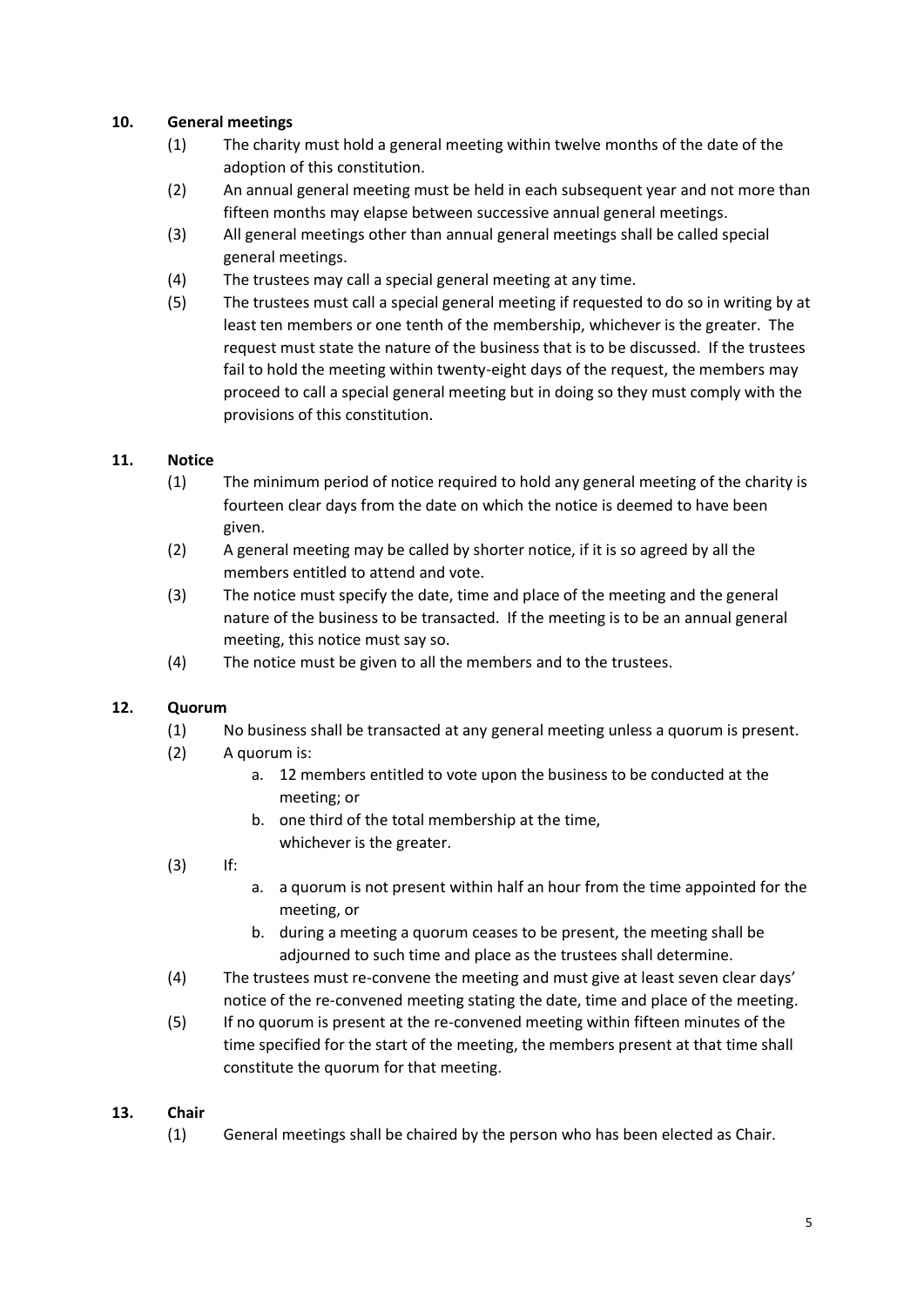- (2) If there is no such person or he or she is not present within fifteen minutes of the time appointed for the meeting a trustee nominated by the trustees shall chair the meeting.
- (3) If there is only one trustee present and willing to act, he or she shall chair the meeting.
- (4) If no trustee is present and willing to chair the meeting within fifteen minutes after the time appointed for holding it, the members present and entitled to vote must choose one of their number to chair the meeting.

# **14. Adjournments**

- (1) The members present at a meeting may resolve that the meeting shall be adjourned.
- (2) The person who is chairing the meeting must decide the date, time and place at which the meeting is to be re-convened unless those details re specified in the resolution.
- (3) No business shall be conducted at an adjourned meeting unless it could properly have been conducted at the meeting had the adjournment not taken place.
- (4) If a meeting is adjourned by a resolution of the members for more than seven days, at least seven clear days' notice shall be given of the re-convened meeting stating the date, time and place of the meeting.

# **15. Votes**

- (1) Each member shall have one vote but if there is an equality of votes the person who is chairing the meeting shall have a casting vote in addition to any other vote he or she may have.
- (2) A resolution in writing signed by each member (or in the case of a member that is an organisation, by its authorised representative) who would have been entitled to vote upon it had it been proposed at a general meeting shall be effective. It may comprise several copies each signed by or on behalf of one or more members.

# **16. Officers and trustees**

- (1) The charity and its property shall be managed and administered by a committee comprising the officers and other members elected in accordance with this constitution. The officers and other members of the committee shall be the trustees of the charity and in this constitution are together called "the trustees".
- (2) The charity shall have the following officers:
	- a. A chair;
	- b. A secretary;
	- c. A treasurer.
- (3) A trustee must be a member of the charity.
- (4) No-one may be appointed a trustee if he or she would be disqualified from acting under the provisions of clause 19.
- (5) The Musical Director shall be an ex-officio trustee of the charity.
- (6) The number of trustees shall be not less than three but (unless otherwise determined by a resolution of the charity in general meeting) shall not be more than eleven.
- (7) No person may normally hold the same office for more than five years.
- (8) A trustee may not appoint anyone to act on his or her behalf at meetings of the trustees.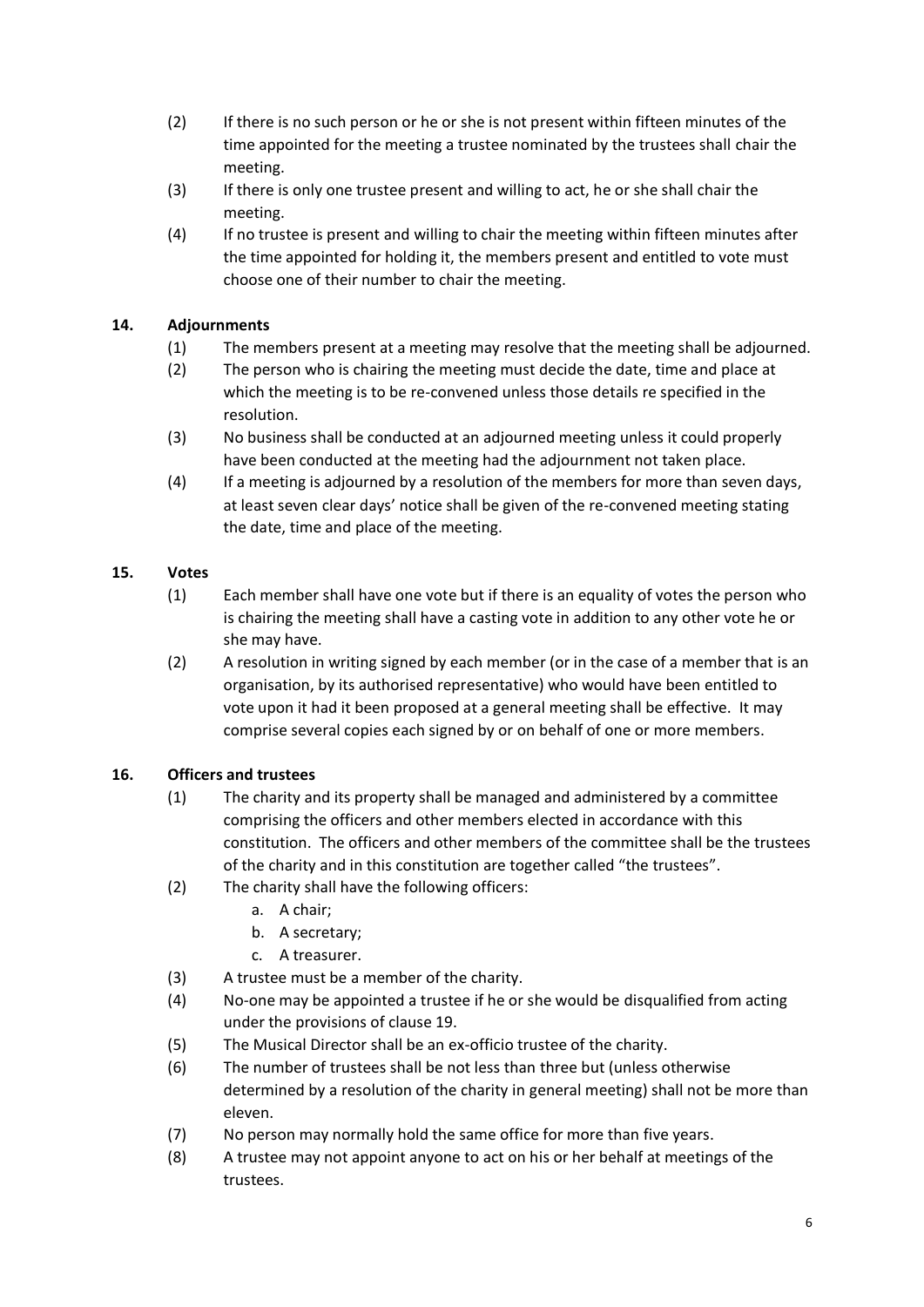### **17. Appointment of trustees**

- (1) The charity in general meeting shall elect the officers and the other trustees.
- (2) The trustees may appoint any person who is willing to act as a trustee. Subject to sub-clause 5(b) of this clause, they may also appoint trustees to act as officers.
- (3) Each of the trustees shall retire with effect from the conclusion of the annual general meeting next after his or her appointment but shall be eligible for reelection at that annual general meeting.
- (4) No-one may be elected a trustee or an officer at any annual general meeting unless prior to the meeting the charity is given a notice that:
	- a. is signed by a member entitled to vote at the meeting;
	- b. states the member's intention to propose the appointment of a person as a trustee or as an officer;
	- c. is signed by the person who is to be proposed to show his or her willingness to be appointed.
- (5) a. The appointment of a trustee, whether by the charity in general meeting or by the other trustees, must not cause the number of trustees to exceed any number fixed in accordance with this constitution as the maximum number of trustees.
	- b. The trustees may not appoint a person to be an officer if a person has already been elected or appointed to that office and has not vacated the office.

# **18. Powers of trustees**

- (1) The trustees must manage the business of the charity and have the following powers in order to further the objects (but not for any other purpose):
	- a. to raise funds. In doing so, the trustees must not undertake any taxable permanent trading activity and must comply with any relevant statutory regulations;
	- b. to buy, take on lease or in exchange, hire or otherwise acquire any property and to maintain and equip it for use;
	- c. to sell, lease or otherwise dispose of all or any part of the property belonging to the charity. In exercising this power, the trustees must comply as appropriate with sections 117-122 of the Charities Act 2011;
	- d. to borrow money and to charge the whole or any part of the property belonging to the charity as security for repayment of the money borrowed. The trustees must comply as appropriate with sections 124-126 of the Charities Act 2011 if they intend to mortgage land;
	- e. to co-operate with other charities, voluntary bodies and statutory authorities and to exchange information and advice with them;
	- f. to establish or support any charitable trusts, associations or institutions formed for any of the charitable purposes included in the objects;
	- g. to acquire, merge with or enter into any partnership or joint venture arrangement with any other charity formed for any of the objects;
	- h. to set aside income as a reserve against future expenditure but only in accordance with a written policy about reserves;
	- i. to obtain and pay for such goods and services as are necessary for carrying out the work of the charity;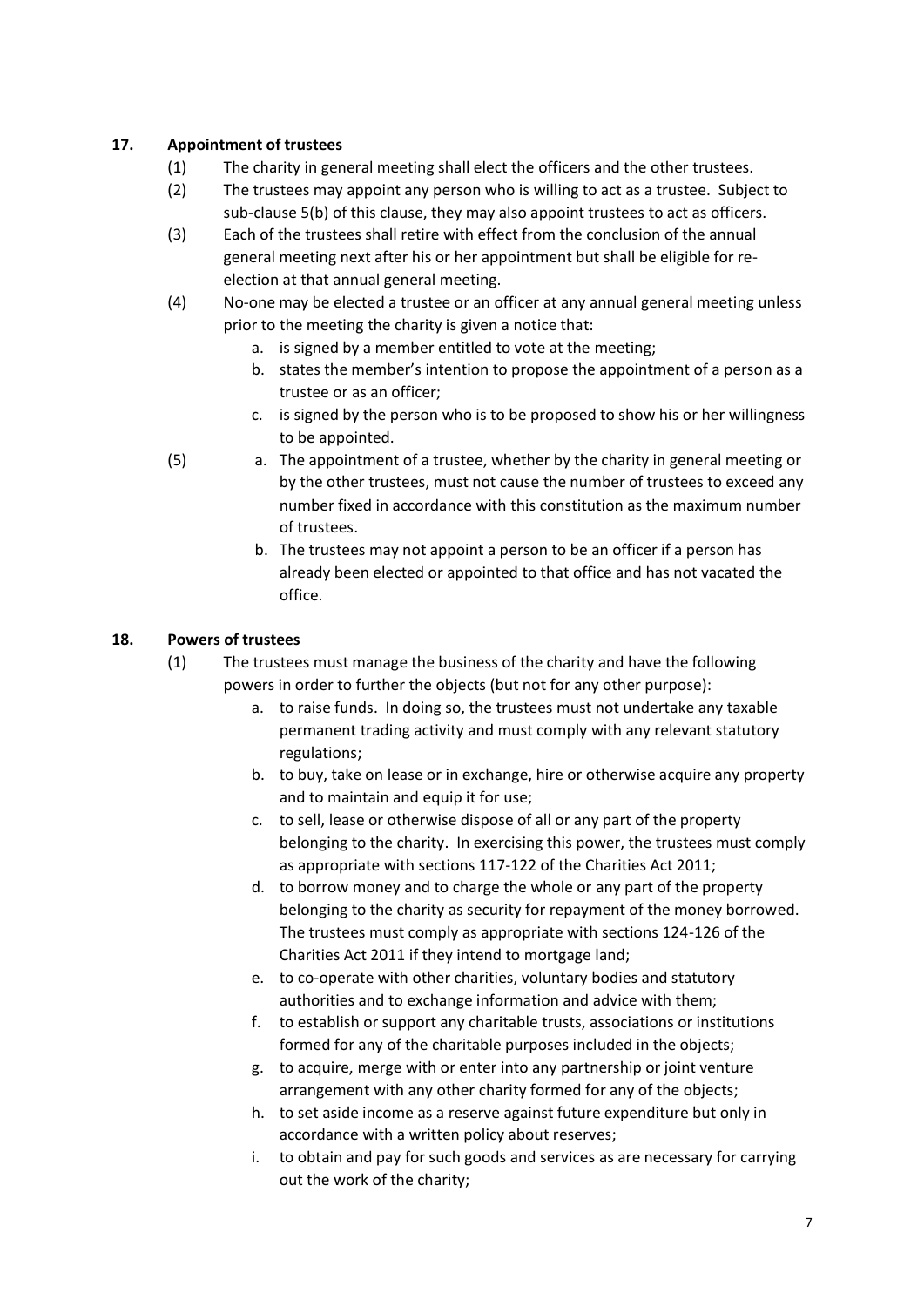- j. to open and operate such bank and other accounts as the trustees consider necessary and to invest funds and to delegate the management of funds in the same manner and subject to the same conditions as the trustees of a trust are permitted to do by the Trustee Act 2000;
- k. to do all such other lawful things as are necessary for the achievement of the objects.
- (2) No alteration of this constitution or any special resolution shall have retrospective effect to invalidate any prior act of the trustees.
- (3) Any meeting of trustees at which a quorum is present at the time the relevant decision is made may exercise all the powers exercisable by the trustees.

# **19. Disqualification and removal of trustees**

A trustee shall cease to hold office if he or she:

- (1) is disqualified from acting as a trustee by virtue of sections 178 and 179 of the Charities Act 2011 (or any statutory re-enactment or modification of that provision);
- (2) ceases to be a member of the charity;
- (3) becomes incapable by reason of mental disorder, illness or injury of managing and administering his or her own affairs;
- (4) resigns as a trustee by notice to the charity (but only if at least two trustees will remain in office when the notice of resignation is to take effect); or
- (5) is absent without the permission of the trustees from all their meetings held within a period of six consecutive months and the trustees resolve that his or her office be vacated.

# **20. Proceedings of trustees**

- (1) The trustees may regulate their proceedings as they think fit, subject to the provisions of this constitution.
- (2) Any trustee may call a meeting of the trustees.
- (3) The secretary must call a meeting of the trustees if requested to do so by a trustee.
- (4) Questions arising at a meeting must be decided by a majority of votes.
- (5) In the case of an equality of votes, the person who chairs the meeting shall have a second or casting vote.
- (6) No decision may be made by a meeting of the trustees unless a quorum is present at the time the decision is purported to be made.
- (7) The quorum shall be three or the number nearest to one-third of the total number of trustees, whichever is the greater or such larger number as may be decided from time to time by the trustees, provided always that at least one of the officers is amongst those present.
- (8) A trustee shall not be counted in the quorum present when any decision is made about a matter upon which that trustee is not entitled to vote.
- (9) If the number of trustees is less than the number fixed as the quorum, the continuing trustees or trustee may act only for the purpose of filling vacancies or of calling a general meeting.
- (10) The person elected as the Chair shall chair meetings of the trustees.
- (11) If the Chair is unwilling to preside or is not present within ten minutes after the time appointed for the meeting, the trustees present may appoint one of their number to chair that meeting.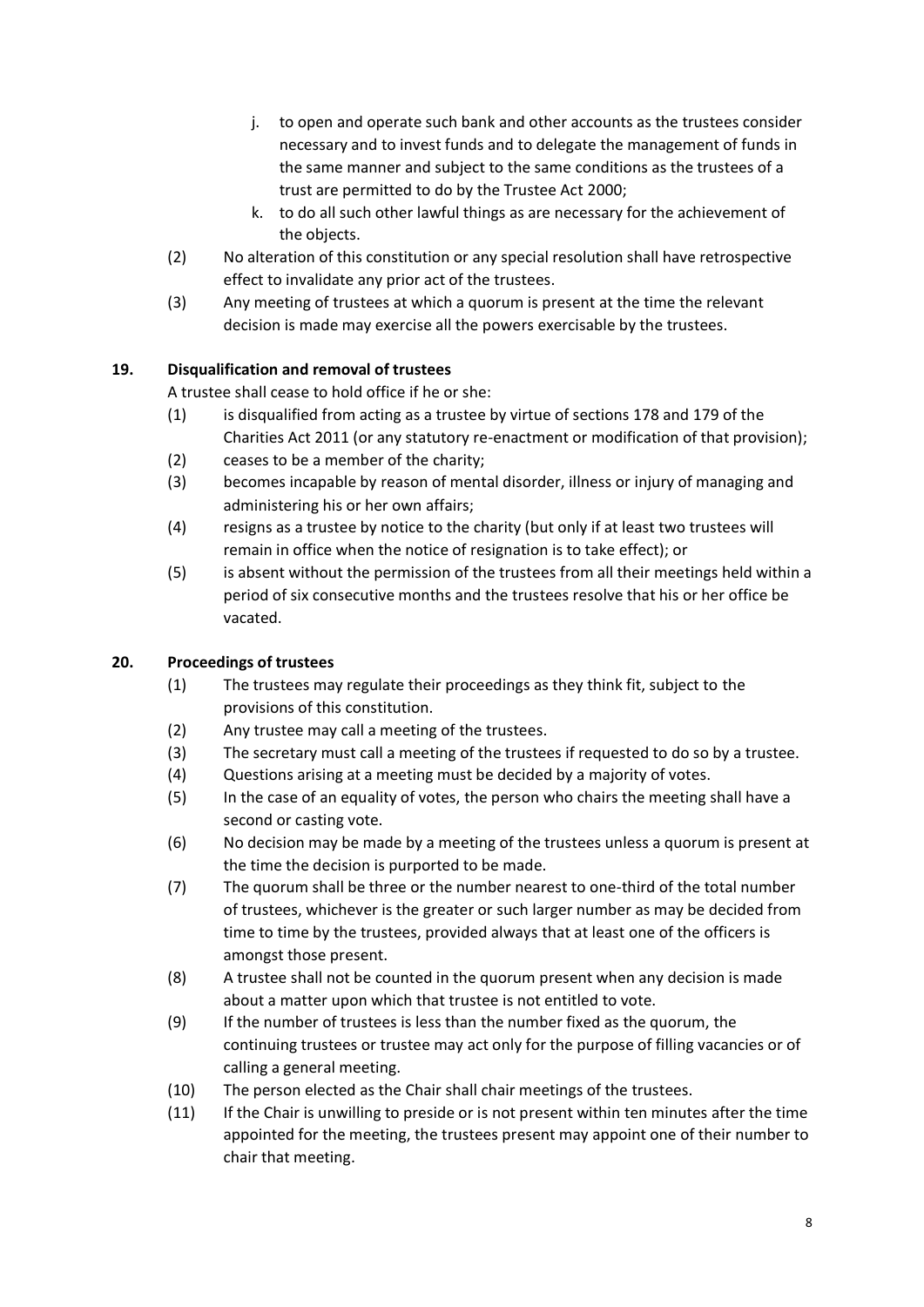- (12) The person appointed to chair meetings of the trustees shall have no functions or powers except those conferred by this constitution or delegated to him or her in writing by the trustees.
- (13) A resolution in writing signed by all the trustees entitled to receive notice of a meeting of trustees or of a committee of trustees and to vote upon the resolution shall be as valid and effectual as if it had been passed at a meeting of the trustees or (as the case may be) a committee of trustees duly convened and held.
- (14) The resolution in writing may comprise several documents containing the text of the resolution in like form each signed by one or more trustees.

# **21 Conflicts of interests and conflicts of loyalties**

A charity trustee must:

- (1) declare the nature and extent of any interest, direct or indirect, which he or she has in a proposed transaction or arrangement with the charity or in any transaction or arrangement entered into by the charity which has not been previously declared; and
- (2) absent himself or herself from any discussions of the charity trustees in which it is possible that a conflict will arise between his or her duty to act solely in the interests of the charity and any personal interest (including but not limited to any personal financial interest).

Any charity trustee absenting himself or herself from any discussions in accordance with this clause must not vote or be counted as part of the quorum in any decision of the charity trustees on the matter.

#### **22. Delegation**

- (1) The trustees may delegate any of their powers or functions to a committee of two or more trustees but the terms of any such delegation must be recorded in the minute book.
- (2) The trustees may impose conditions when delegating, including the conditions that:
	- a. the relevant powers are to be exercised exclusively by the committee to whom they delegate;
	- b. no expenditure may be incurred on behalf of the charity except in accordance with a budget previously agreed with the trustees.
- (3) The trustees may revoke or alter a delegation.
- (4) All acts and proceedings of any committees must be fully and promptly reported to the trustees.

#### **23. Irregularities in proceedings**

- (1) Subject to sub-clause (2) of this clause, all acts done and decisions made by a meeting of trustees, or of a committee of trustees, shall be valid notwithstanding the participation in any vote of a trustee:
	- a. who was disqualified from holding office;
	- b. who had previously retired or who had been obliged by the constitution to vacate office;
	- c. who was not entitled to vote on the matter, whether by reason of a conflict of interests or otherwise;

#### if, without:

d. the vote of that trustee; and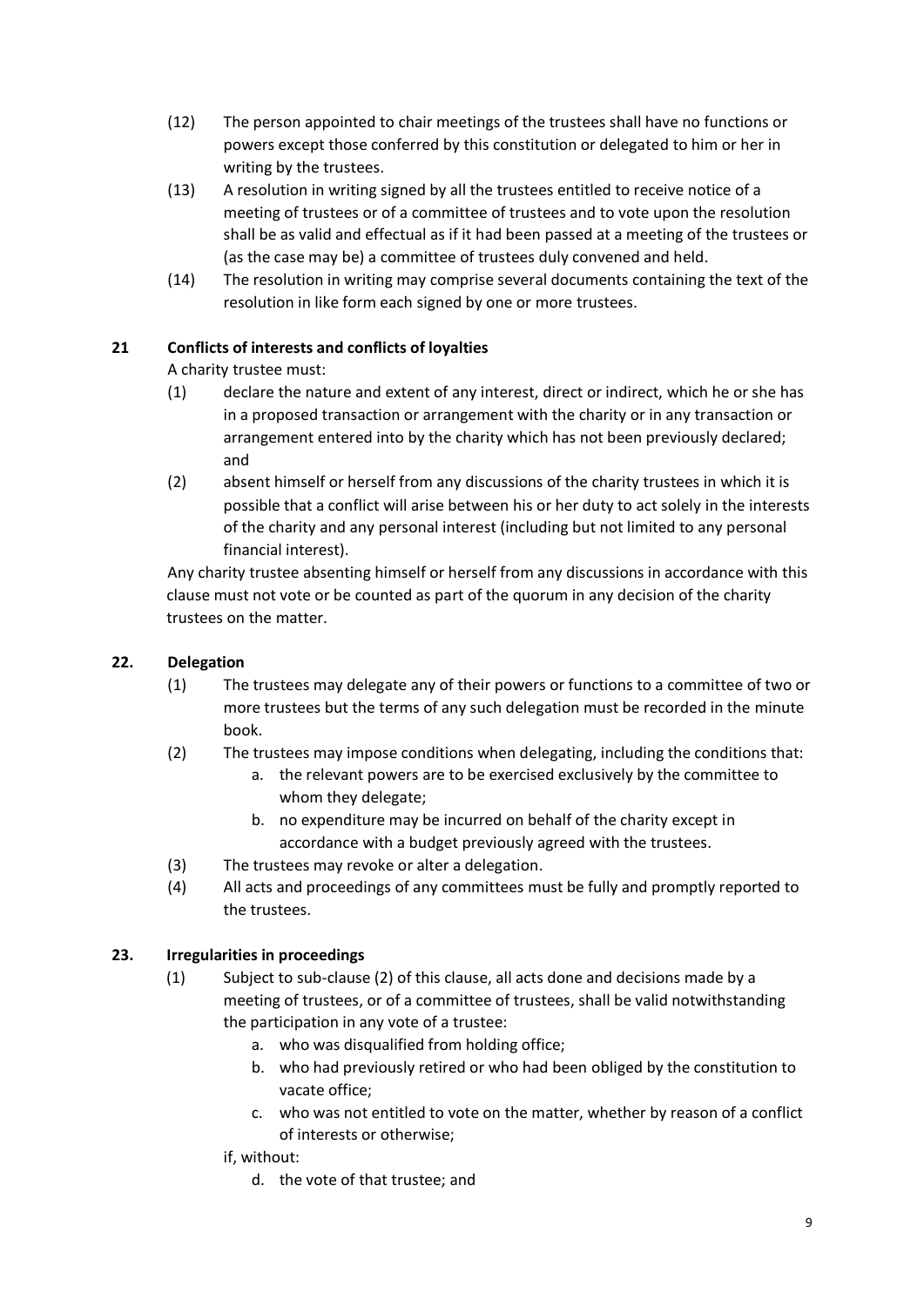e. that trustee being counted in the quorum,

the decision has been made by a majority of the trustees at a quorate meeting.

- (2) Sub-clause (1) of this clause does not permit a trustee to keep any benefit that may be conferred upon him or her by a resolution of the trustees or of a committee of trustees, but for sub-clause (1), if the resolution would otherwise have been void, or if the trustee has not complied with clause 21 (Conflicts of interests and conflicts of loyalties).
- (3) No resolution or act of
	- a. the trustees
	- b. any committee of the trustees
	- c. the charity in general meeting

shall be invalidated by reason of the failure to give notice to any trustee or member or by reason of any procedural defect in the meeting unless it is shown that the failure or defect has materially prejudiced a member or the beneficiaries of the charity.

#### **24. Minutes**

The trustees must keep minutes of all:

- (1) appointments of officers and trustees made by the trustees;
- (2) proceedings at meetings of the charity;
- (3) meetings of the trustees and committees of trustees including:
	- a. the names of the trustees present at the meeting;
	- b. the decisions made at the meetings; and
	- c. where appropriate the reasons for the decisions.

#### **25. Accounts, Annual Reports, Annual Return**

- (1) The trustees must comply with their obligations under the Charities Act 2011 with regard to:
	- a. the keeping of accounting records for the charity;
	- b. the preparation of annual statements of account for the charity;
	- c. the transmission of the statements of account to the Commission;
	- d. the preparation of an Annual Report and its transmission to the Commission;
	- e. the preparation of an Annual Return and its transmission to the Commission.
- (2) Accounts must be prepared in accordance with the provisions of any Statement of Recommended Practice issued by the Commission, unless the trustees are required to prepare accounts in accordance with the provisions of such a Statement prepared by another body.

#### **26. Registered particulars**

The trustees must notify the Commission promptly of any changes to the charity's entry on the Central Register of Charities.

#### **27. Repair and insurance**

The trustees must insure suitably in respect of public liability and employer's liability.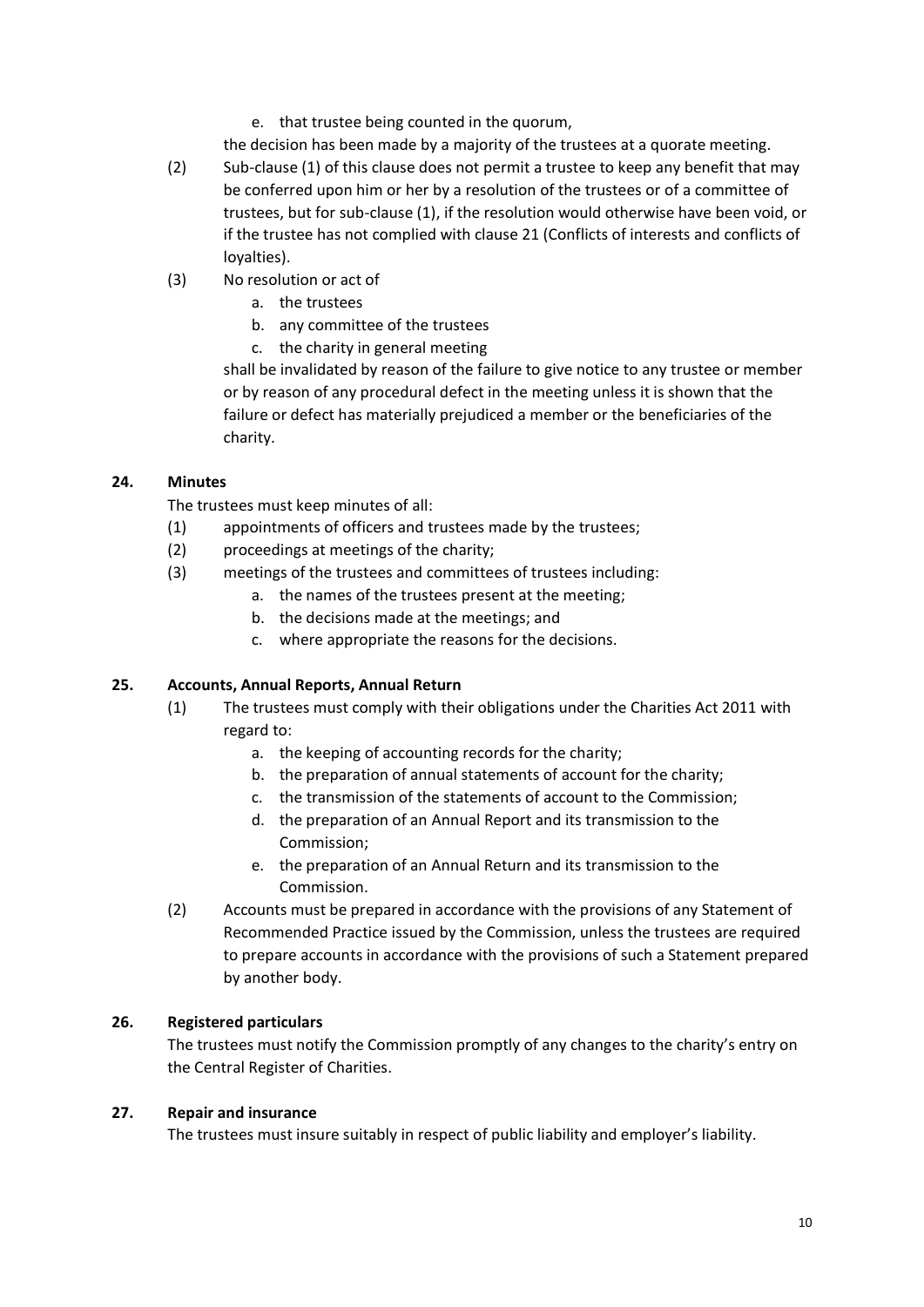### **28. Notices**

- (1) Any notice required by this constitution to be given to or by any person must be:
	- a. in writing; or
	- b. given using electronic communications.
- (2) The charity may give any notice to a member either:
	- a. personally; or
	- b. by sending it by post in a prepaid envelope addressed to the member at his or her address; or
	- c. by leaving it at the address of the member; or
	- d. by giving it using electronic communications to the member's address.
- (3) A member who does not register an address with the charity or who registers only a postal address that is not within the United Kingdom, shall not be entitled to receive any notice from the charity.
- (4) A member present in person at any meeting of the charity shall be deemed to have received notice of the meeting and of the purposes for which it was called.
- (5) a. Proof that an envelope containing a notice was properly addressed, prepaid and posted shall be conclusive evidence that the notice was given.
	- b. Proof that a notice contained in an electronic communication was sent in accordance with guidance issued by the Institute of Chartered Secretaries and Administrators shall be conclusive evidence that the notice was given.
	- c. A notice shall be deemed to be given 48 hours after the envelope containing it was posted or, in the case of an electronic communication, 48 hours after it was sent.

### **29. Rules**

- (1) The trustees may from time to time make rules or bye-laws for the conduct of their business.
- (2) The bye-laws may regulate the following matters but are not restricted to them:
	- a. the admission of members of the charity and the rights and privileges of such members, and the entrance fees, subscriptions and other fees or payments to be made by members;
	- b. the conduct of members of the charity in relation to one another, and to the charity's employees and volunteers;
	- c. the procedure at general meeting and meetings of the trustees insofar as such procedure is not regulated by this constitution;
	- d. the keeping and authenticating of records;
	- e. generally, all such matters as are commonly the subject matter of the rules of an unincorporated association.
- (3) The charity in general meeting has the power to alter, add to or repeal the rules or bye-laws.
- (4) The trustees must adopt such means as they think sufficient to bring the rules and bye-laws to the notice of members of the charity.
- (5) The rules or bye-laws shall be binding on all members of the charity. No rule or byelaw shall be inconsistent with, or shall affect or repeal anything contained in, this constitution.